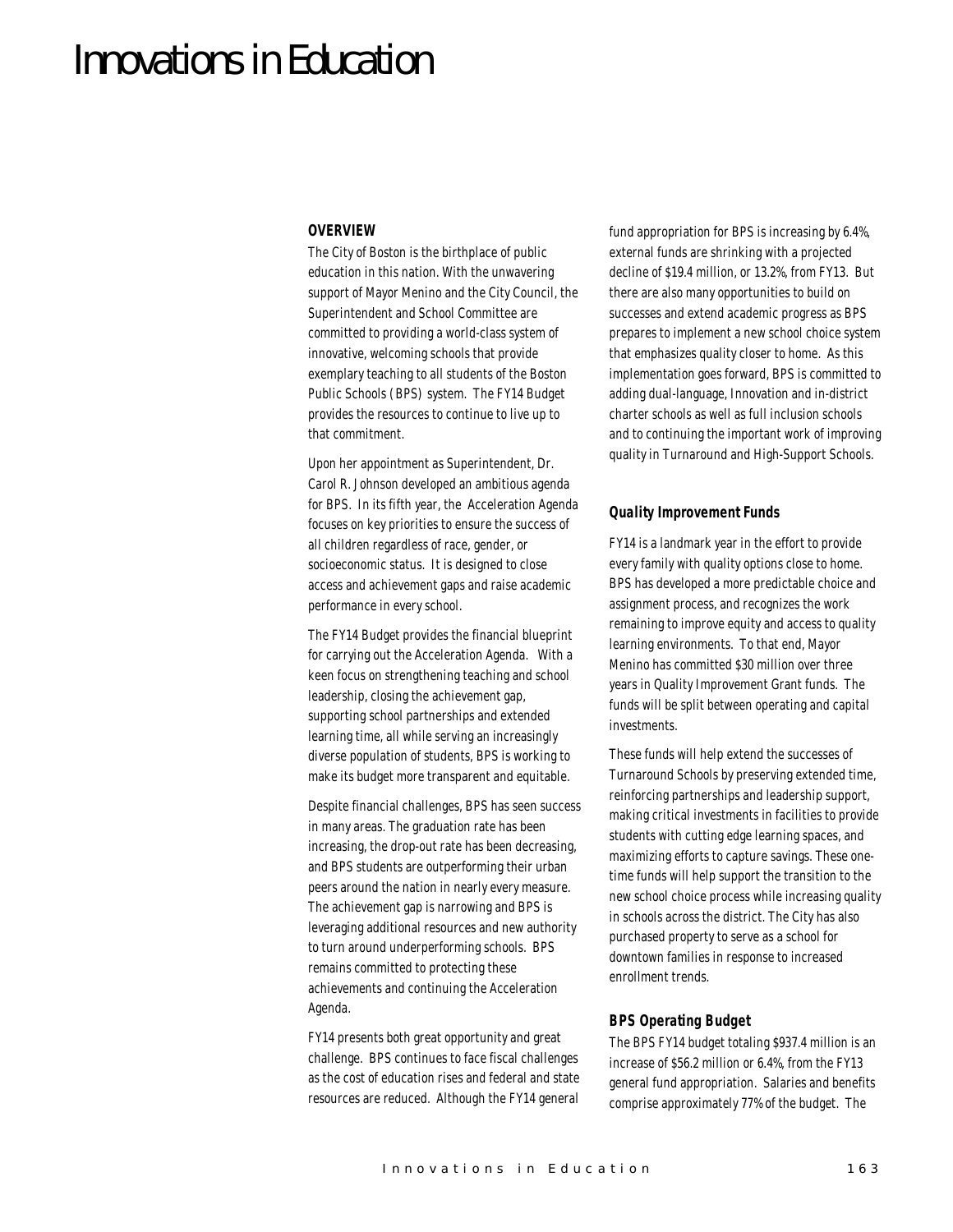FY14 BPS Budget invests in key priorities of the Acceleration Agenda. These include:

- Continuing the City's commitment to early childhood education and the needs of Boston's young families by adding 701 kindergarten seats available to four and five year old students as well as early childhood special education students;
- Expanding programs and services for English Language Learners (ELLs) and continuing to hire and train qualified ELL teachers;
- Prioritizing the creation of highly specialized inclusion programs for students with disabilities;
- Preserving extended learning time at Turnaround Schools;
- Supporting the expansion of school partnerships, particularly at Turnaround and High Support Schools; and
- Enhancing parents' ability to make well informed school selections with a new student assignment plan and selection tool.

## *Central Services*

Schools depend heavily on centrally budgeted and deployed services. From custodians and meals, to family engagement, safety and human resources, central offices provide a variety of support to schools. FY14 will be the first year of moving to a network-based structure of linking schools to central services. Each network will link a group of schools with dedicated central office staff to allow greater responsiveness to school needs. This model reduces the number of schools within each team, streamlining service delivery.

A majority of students rely on transportation services to get to and from school. BPS is excited to embark on its new transportation contract, which promises greater efficiency and a collaborative partnership. BPS has a well maintained fleet, and will continue to increase the safety of students while getting them to their homes and schools in a timely fashion.

# *Weighted Student Funding*

Weighted Student Funding (WSF) is the foundation of the Acceleration Agenda because it ensures resource equity for all students no matter what school they attend. The first year of WSF

delivered a budget that was easier to understand, more equitable, and reflective of students' needs. For FY14, the third year using this formula, BPS has refined this need-based method of funding. Before WSF, BPS allocated staff based on the number of programs and students in each school. This system was less effective over the years when BPS had to make difficult choices due to budget constraints. BPS now funds students, based on their academic need – not buildings, adults, or programs.

Under WSF, dollars follow students based on certain criteria and system wide rules. Each school receives a foundation budget to support essential staff. Then BPS calculates a per-student funding amount by assigning a value to various factors that differentiate student need. A school's budget is calculated by adding the individual funding estimates for every student projected to attend that school in the fall. For example, students whose family income is at the poverty level will receive more resources, no matter which school they attend. Other need-based weights include students with disabilities, ELL, off track  $9<sup>th</sup>$  and 10<sup>th</sup> grade students and vocational education students.

This budget reflects the ongoing efforts to refine weights. The difficult decisions made three years ago to fill empty seats and adopt a new funding structure – as well as the significant increase in the City's appropriation for FY14 – has allowed BPS to increase the total direct appropriations to schools by over \$30 million.

BPS continues their commitment to a smooth transition to WSF with a third year of providing one-time funding known as "soft landings". The goal of soft landings is to provide a transition period for schools to adjust their programmatic models and/or increase their enrollment for the following year. Two categories of schools (dual language programs and early education programs for KO students with disabilities) received additional funding in FY14. Because dual language programs are constrained by class size of 20:1 they are not sustainable under our current weighted student funding model. Therefore, the first soft landing provides additional resources to schools with dual language programs to enable them to maintain the current model. The increase for any individual school is capped at 4%.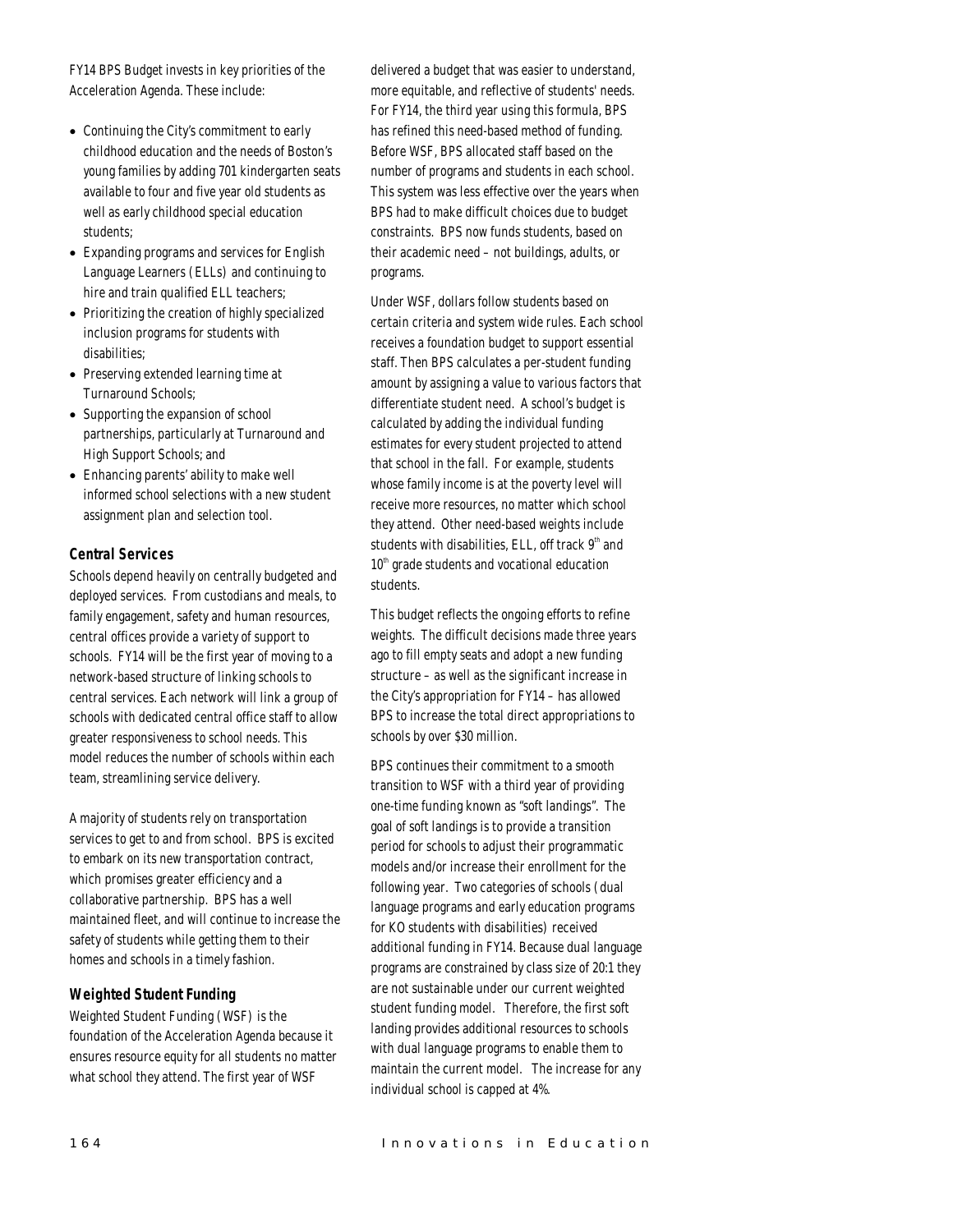The School Committee recently approved a revision to the early education center (EEC)/early learning center (ELC) model that allows BPS to provide more opportunities and serve more students with disabilities. In order to allow for schools to provide appropriate supports for this student population, a second soft landing will assign the weight for Early Childhood to all entry level students (K0) with disabilities.

BPS has recognized that even with the success of WSF, some adjustments are still needed. Special education schools have been held harmless while the appropriate weights and programmatic models are examined. BPS also has recognized academic research around the impact of poverty on learning. Therefore BPS has reduced the threshold of poverty support to 60% to support more schools with high concentrations of poverty. This has yielded an increased investment of \$2.6 million for these schools. Adjustments have also been made to accurately reflect the needs of ELL and special education students.

#### *BPS STUDENTS*

#### *Student Enrollment*

BPS enrolled 57,087 students for the 2012-2013 school year, an increase of 592 students from the previous year. The FY14 budget was built on a district wide projection of 58,271 students.

Student enrollment is the bedrock of the BPS budget. The preliminary stage of the budget process involves enrollment projections for each program, grade, and school. This projection is based on current data and historic trends. The projected enrollment at each school for the upcoming school year then determines the allocation of resources at the school level through the WSF formula. Further adjustments are made once enrollment is finalized. Schools that exceed their projected enrollment have their funding adjusted, ensuring that dollars truly follow the students.

#### *Student Diversity*

The BPS student population is racially and ethnically diverse. In FY13, the student body was 36.4% Black, 39.6% Hispanic, 13% White, 8.6% Asian and 2.5% multi-racial or other. Within those groups BPS students come from an array of

backgrounds and cultures. Approximately 47% speak a language other than English as their first language.

BPS seeks to ensure equal educational opportunities and prevent discrimination and inequalities based on race, ethnicity, socioeconomic status, gender, sexual orientation, or learning ability. To that end, BPS has been engaging in conversations to find ways to incorporate culturally relevant material into the curriculum that will foster a celebration of the rich diversity in BPS.

#### *Student Assignment*

Mayor Menino challenged BPS to re-invent their student assignment process, and BPS has responded. With the tireless work of the External Advisory Committee appointed by the Mayor, BPS engaged thousands of community members, outside partners, stakeholders and academics to develop a tool to empower parents with clearer choices. This new method helps increase access and removes the boundaries of zones, shifting away from an outdated assignment method. BPS will be embarking on the work needed to implement such a landmark change to achieve quality close to home.

#### *PROGRAMS AND SERVICES*

Approximately 77% of BPS students are in regular education programs (including vocational, advanced work, and mainstream special education), 12% are in bilingual education or Sheltered English Immersion (SEI), and 9% are in substantially separate special education programs.

#### *Regular Education*

Regular education programs at BPS include early learning opportunities, kindergarten and grades 1 through 12. BPS regular education classes vary from classical academics to technology and the arts, and from advanced work classes to remedial and alternative education. In addition, adult basic education and evening high school programs continue to be a popular resource for Boston's adult community.

#### *English Language Learners*

BPS, through its Office of English Language Learners (OELL), ensures that English Language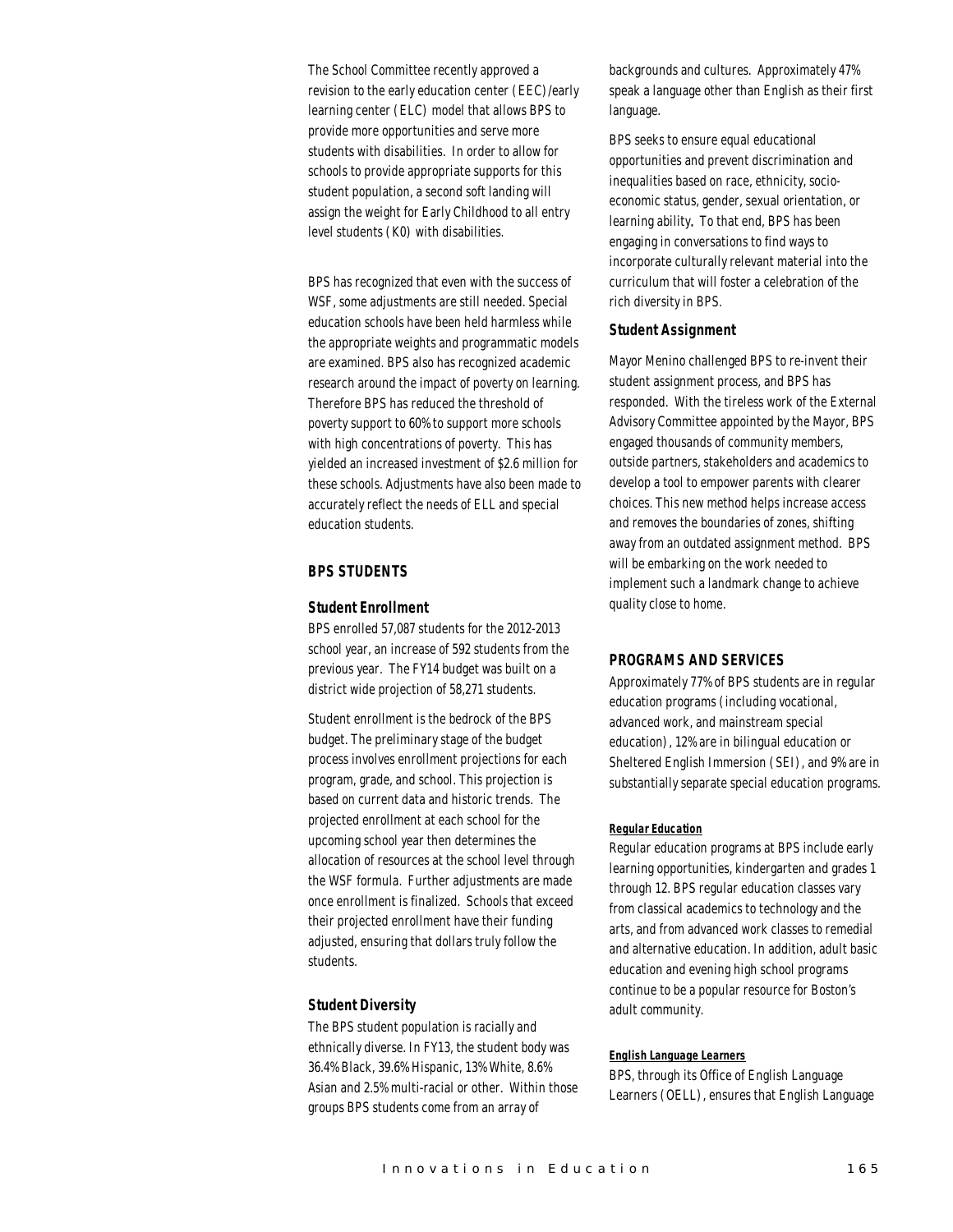Learners (ELL)/Limited English Proficient (LEP) students acquire proficiency in English while achieving the same standards as their fluent English-speaking peers. There are approximately 27,000 BPS students for whom English is not their first language.

A key component of Dr. Johnson's agenda is early interventions for at-risk youths. The Parthenon report on strategies for off-track youth issued in 2007 found that ELLs who enter BPS for the first time during high school are at high risk of dropping out of school before graduation. To address the needs of these students, BPS opened the Newcomers Academy in March 2009. Here students have a transitional program to help prepare fourteen to eighteen year old ELL students for successful entry into a diplomagranting high school. In addition, BPS has expanded enrollment at the Boston International High School, a school for ELLs that currently serves students from forty-eight countries.

BPS has made investments to expand ELL academic programs and teacher training. BPS expanded the number of Sheltered English Immersion programs in the district, employed 1,441 teachers with English as a Second Language (ESL) licenses and there are approximately 3,000 teachers who have category training. As a result of these efforts ELL students' MCAS proficiency rates across all grades have increased, including doubledigit gains in the third and eighth grades.

#### *Special Education*

BPS provides special education services in both public schools and special education private schools to approximately 11,160 students. This is an ever growing population as the practice of identifying special needs continues to evolve. For example, BPS is projecting a 12% increase of students on the autism spectrum. In keeping with its goal to enable all students to achieve high standards, BPS' special education services are geared towards mitigating barriers to teaching and learning so that all students can reach citywide learning standards, graduate from high school, and have the tools to choose post-secondary education and/or employment and contribute to the community. All special education services are provided in accordance with the Individuals with Disabilities Education Act (IDEA), Massachusetts

State Regulations (CMR 28), and Boston School Committee policies. BPS has made great strides in this area by working to keep students in consistent settings with skilled professionals.

Special education teachers nurture the goals and objectives specified in each student's Individualized Educational Plans (IEPs). Speech and language pathologists, occupational therapists, adaptive physical education teachers along with other specialists also provide services as determined through the IEP process.

BPS strives to serve more students within inclusive settings while always recognizing the need to provide appropriate services to all students with disabilities. While many special education students receive instruction in regular education classrooms and resource rooms, approximately 50% of students with disabilities are educated in substantially separate settings to successfully meet their special education needs.

In addition to mainstream or substantially separate placements in the district, BPS is responsible for the educational services of approximately 460 students in out-of-district placements. Students receive out-of-district placements when it is determined that their needs cannot be met in a public school setting, and that a private day school or private residential school is required to meet their educational goals and objectives. BPS is currently fully or partly responsible for paying for services for most of these students at an average cost of \$71,048 per year. Tuition rates are established by the Commonwealth of Massachusetts Rate Setting Commission.

In FY12, BPS implemented significant improvements to provide better services and deliver a higher quality education to our students with disabilities, and that work continues. Highly specialized programs have replaced isolated and discontinuous substantially separate classes. This change has allowed students with disabilities to move from grade to grade within a single school, supported by highly trained specialized staff, providing more predictability and fewer transitions for families. In addition, BPS has increased the number of schools in the Inclusive Schools Network from five to twenty-four.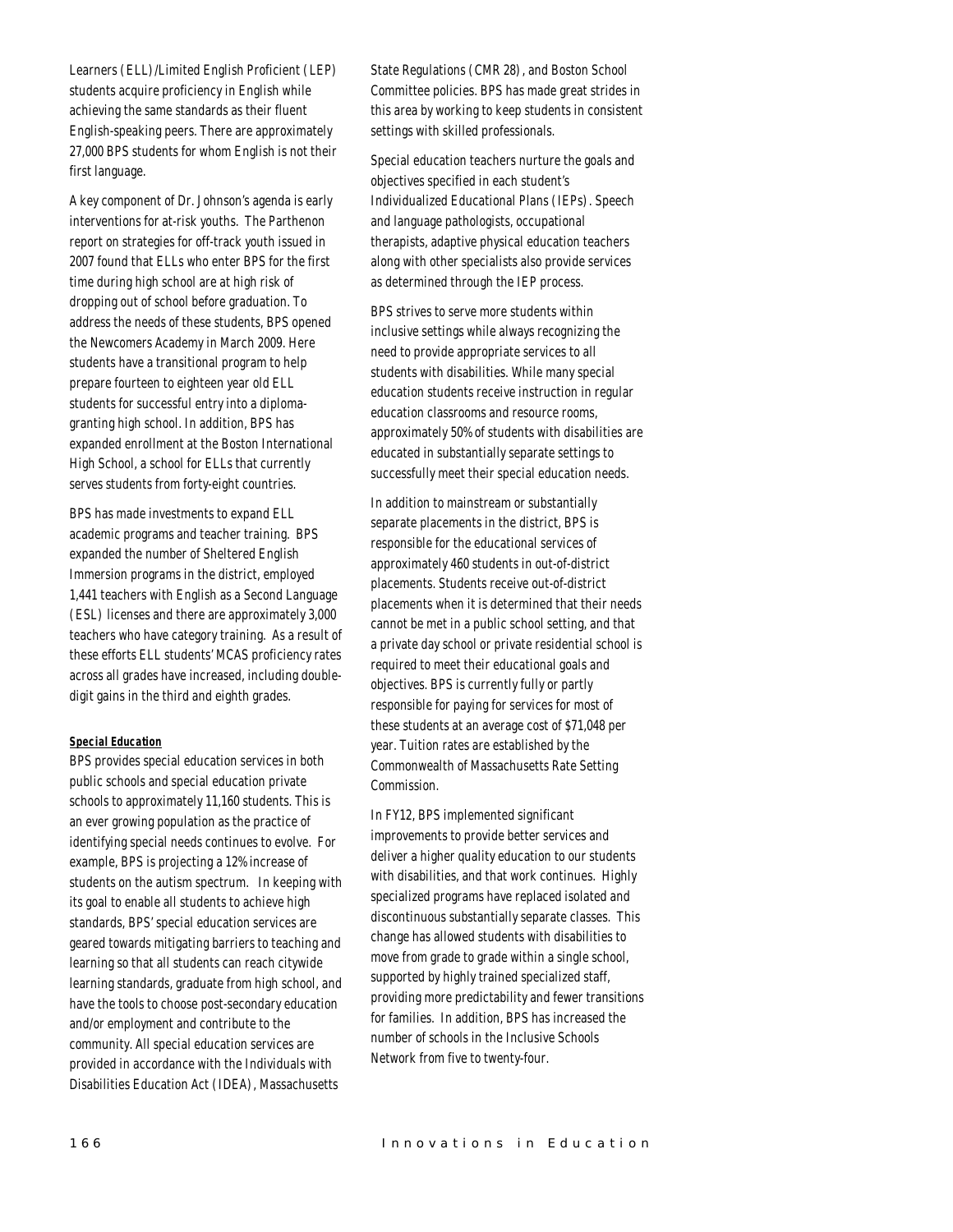#### *Student/School Support Services*

BPS has reinvented how it delivers student support by shifting to a network based model. By working with school leaders, BPS has implemented a budget-neutral restructuring. Now, assistant superintendents have clusters of schools, and designated liaisons within the service departments. This creates a team of support for each school, made up of specialists working together across departments to support their designated schools. The network structure creates mutual accountability across departments and schools, and will enable assistant superintendents to take a more holistic approach to supporting schools with streamlined communication.

## *ALTERNATIVE SCHOOL DESIGNS*

#### *Pilot Schools*

Innovation is essential to continuous school improvement. In recognition of this fact, BPS and the Boston Teachers Union (BTU) collaborated in 1994 to create pilot schools that could serve as laboratories for innovative ideas in quality instruction. Pilot schools, exempt from many elements of the BTU contract and School Committee rules and regulations, can test creative educational ideas that can later be introduced to the entire BPS community.

In FY14, twenty-one pilot schools will be in operation, serving over 8,400 students, or 15% of BPS population. This population has grown in recent years due to the hard work of the following schools:

Another Course to College, Baldwin Early Learning Center, Boston Arts Academy, Boston Community Leadership Academy, the Boston Teachers Union School, Fenway High School, Lilla G. Frederick Pilot Middle School, Gardner Pilot Academy, Greater Egleston Community High School, Haley Elementary, Harbor School, Lee Academy, Lyndon K-8 School, Lyon 9-12, Mason Elementary School, Mission Hill K-8 School, New Mission High School, Orchard Gardens K-8 School, Quincy Upper School, TechBoston Academy and Young Achievers Science and Math K-8 School.

#### *Horace Mann Charter Schools*

The City of Boston has five Horace Mann charter schools operating in FY13: UP Academy of Boston, Boston Day and Evening Academy, Boston Green Academy, the Edward M. Kennedy Academy for Health Careers and the Dudley Street Neighborhood School. For FY14, BPS is pleased to welcome UP Academy of Dorchester as a sixth indistrict charter. It will be operating at the former Marshall Elementary building. The Horace Mann Charter Schools are projected to serve 2,227 students.

All Horace Mann charters require the approval of the local school committee, and are ultimately granted by the Commonwealth of Massachusetts. Charters are granted for five years and are renewable. Charter schools must comply with state regulations on testing and assessments, measure their progress against the goals specified in their charter, and produce a formal annual report. In addition, site visits are used to assess progress.

Horace Mann charter schools were originally authorized under the Education Reform Act of 1993, which has since been amended by the Act Relative to the Achievement Gap - Chapter 12 of the Acts of 2010. There are now three types of Horace Mann charter schools, each with varying rules regarding teacher contracts, level of approval needed, and different origins. The four newest Horace Mann charters are all Type III, meaning they are brand new schools and do not require pre-approval by local collective bargaining units. Instead, notice is given in good faith to the involved unions with limited time for negotiation. If agreement is not reached within that time, the school may operate under the terms of its charter. The enabling law limits the number of Type III charters to 14 state-wide, of which at least 4 are reserved for Boston.

Horace Mann charter schools submit a budget request to the Superintendent and School Committee each year. The cost of Horace Mann charter schools is included in the BPS operating budget. In accordance with the Massachusetts law governing charter schools, a Horace Mann charter school's budget allocation must be consistent with the allocation to other public schools in the district.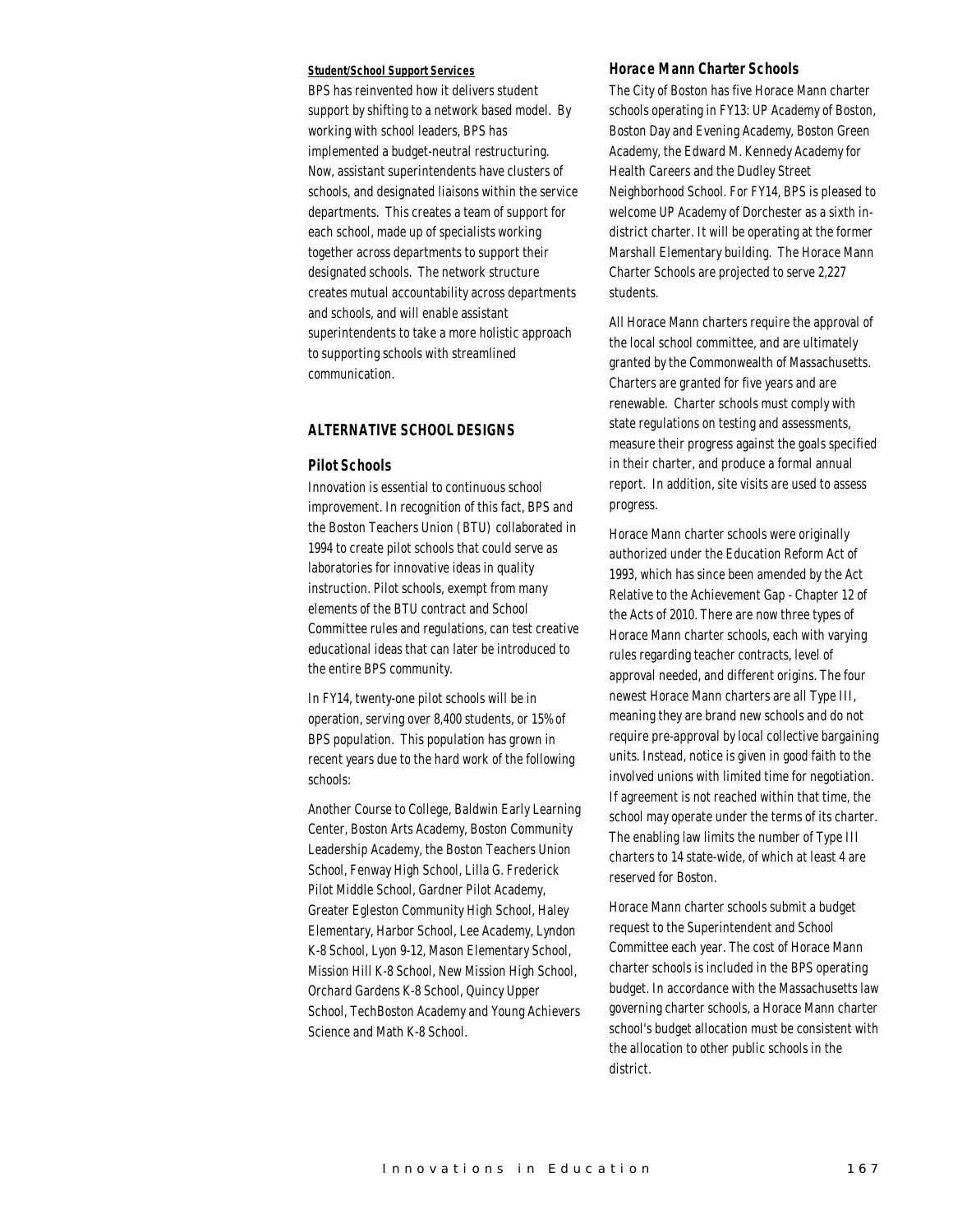## *Innovation Schools*

An amendment to the Education Reform Act of 1993, Chapter 12 of the Acts of 2010, Act Relative to the Achievement Gap, also authorized the creation of Innovation Schools by districts in the Commonwealth. These schools have greater autonomy and flexibility than traditional district schools with regard to curriculum, staffing, budget, schedule/calendar, and district policies. These schools establish measurable goals for performance and are evaluated annually by the Superintendent. Innovation Schools are authorized by the School Committee for up to five years, and can be reauthorized at the end of that term. Innovation Schools receive the same per pupil allocation as any other school in the district.

BPS is aggressively pursuing this new school model. The Roger Clap Innovation School opened in fall 2011, and three additional Innovation Schools opened in the fall of 2012: Madison Park, the Eliot K-8, and Margarita Muniz Academy. Muniz Academy follows a dual-language high school model similar to the Hernandez K-8, providing students with an opportunity to continue their bilingual studies. The school will serve up to 320 students.

Two of our turnaround schools, the Trotter and Blackstone, have been approved by school faculties and the Boston School Committee and are awaiting designation of their Innovation status by the Commonwealth.

#### *Commonwealth Charter Schools*

Also in accordance with the Act Relative to the Achievement Gap, the Board of Education can grant charters to public schools that allow them to be independent of local school committees. Commonwealth charter schools differ from pilot schools and Horace Mann charter schools in that the granting of their charters does not require the approval of the local school committee or school unions, and they do not submit an annual budget request to the local school committee. Commonwealth charters receive per-pupil tuition equivalent to the local foundation tuition from the student's sending district plus facilities tuition. Tuition costs for charter school students who live in Boston are paid for by the City of Boston through a state assessment separate from the BPS operating budget.

The Act Relative to the Achievement Gap of 2010 also lifts the 9% district spending cap most schools face, resulting in an expansion of the number of seats permitted to charter schools in Boston. If a district performs in the lowest 10% on MCAS statewide for the prior two years, the cap increases over several years until it reaches 18% of a district's net school spending. Boston currently falls into this category. Its cap is at 15% for FY14 and will grow by 1% each fiscal year until it reaches 18% in FY17.

Boston residents were attending twenty-nine Commonwealth charter schools in FY13; eighteen of which are in the City of Boston. The state Charter School Office expects that expansions will bring Boston to its 18% cap when those schools reach full enrollment in FY17. In FY13, 6,662 Boston students attend Commonwealth charter schools. In FY14, enrollment of Boston students in charter schools is projected to increase to 7,645 students.

(For more information on charter school funding see Revenue Estimates and Analysis.)

## *Vocational Education*

BPS is committed to opening multiple pathways to success. Both the Mayor and Superintendent are seizing that opportunity with efforts to enhance programing at Madison Park Technical Vocational High School. By integrating vocational and academic work, BPS can reach students who are interested in real life experiences while involving the community with participating vocational professionals. This is just one example of alternatives BPS is providing to students throughout the city.

## *Dual Language and Inclusion*

Extensive research has shown the benefits of innovative learning environments. BPS is committed to supporting students with language and disability needs. The Office of English Language Learners will be leading the effort to establish dual-language schools, with an anticipated opening for School Year 2014. Planning grants for these schools have been established through the Mayor's Quality Improvement Funds. Existing schools will work with central office and the community to build their own dual-language programs.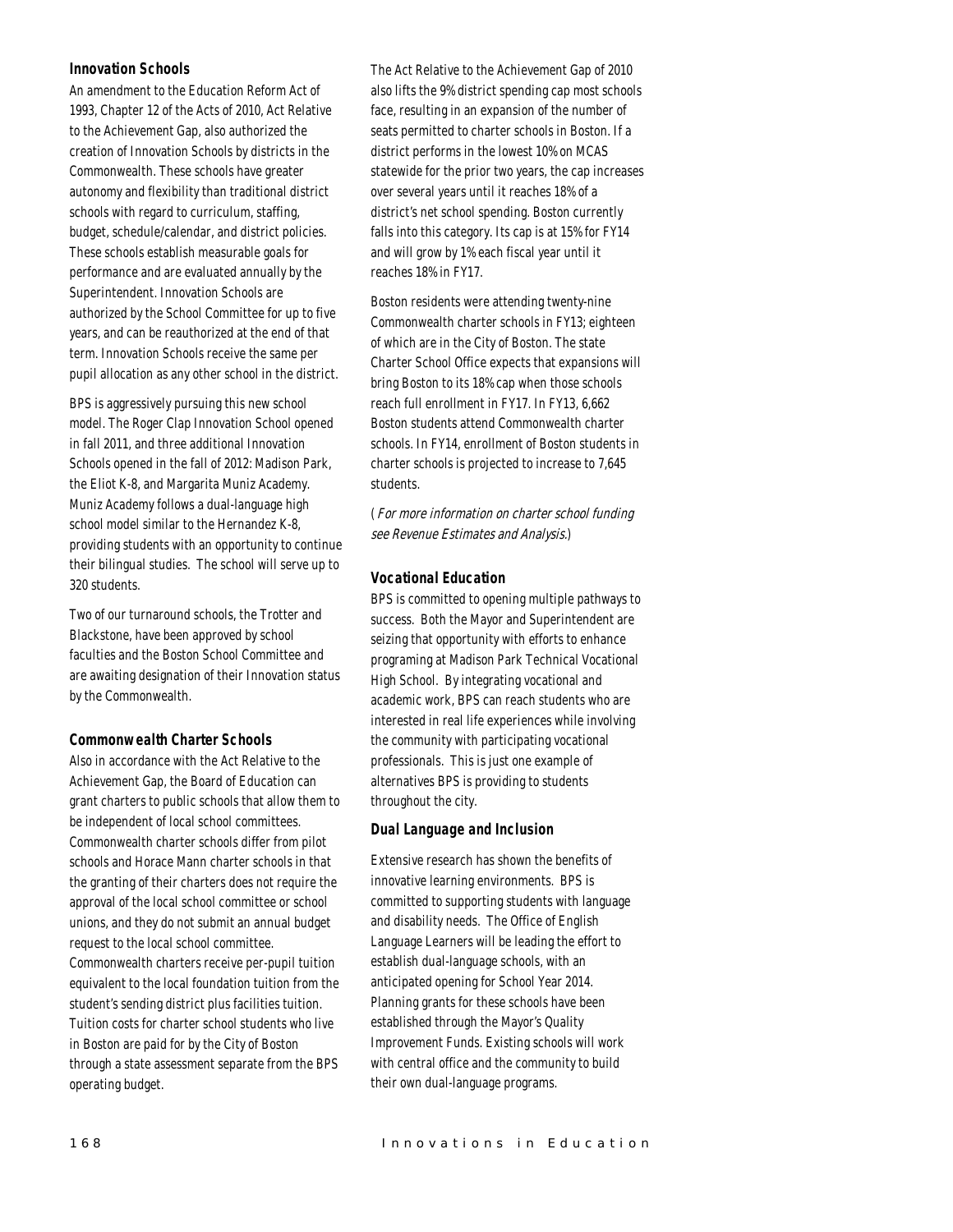BPS has made great progress in providing options for inclusive settings. Since 2009, the percent of students in a partially or fully inclusive setting has risen from 46% to 56%, and the number of schools in the BPS Inclusive Schools network has risen from five to twenty-four over the same time frame. BPS has committed to developing a pathway for students throughout their tenure at BPS, as well as adding two additional schools to the network in FY14.

## *EXTERNAL RESOURCES*

External funds are critical to the success of BPS. They are targeted for specific purposes that enhance teaching and learning and are part of a strategic all-funds approach to budgeting. External funds are provided through formula grants (called entitlements), competitive grants, reimbursement accounts and other grants, primarily from state and federal sources. BPS expects to receive \$127.9 million in external funds in FY14. The FY14 budget for external funds represents a decrease of approximately \$19.4 million or 13.2% from the FY13 budget.

Four areas that are decreasing significantly in FY14 are Title I, Title IIA, IDEA and the Federal School Improvement Grant. Without the increase in the general fund appropriation these changes would have created an even more challenging budget process.

#### *Federal Aid*

One of BPS' primary sources of Federal education funding is the No Child Left Behind Act (NCLB). NCLB, established during the cyclical reauthorization of the Elementary and Secondary Education Act (ESEA) in 2002, promises resources geared toward improving the quality of education for every child. NCLB funds come with substantial programmatic requirements that BPS embraced. In FY12 Governor Patrick, along with forty other states, sought a waiver to many of the NCLB programmatic requirements; Massachusetts received this waiver in February 2012. Massachusetts' own educational accountability system will be the standard going forward.

Funding for students with disabilities is provided through another major source of federal funding, the Individuals with Disabilities Education Act (IDEA). This funding is a revenue source for the

district's comprehensive special education program. IDEA funding for BPS will decrease 5% in FY14 if sequestration occurs.

American Recovery and Reinvestment Act On February 17, 2009, President Barack Obama signed the American Recovery and Reinvestment Act (ARRA) into law. This law provided for two years of economic stimulus funding for school districts with the purpose of preserving jobs and investing in strategic initiatives that create longlasting results for students. BPS received approximately \$63.2 million over two years from ARRA Title I and ARRA IDEA grants. BPS used this funding to preserve 180 teachers' jobs and absorb a reduction in the state's "circuit breaker" funding for extraordinary special education costs. BPS also used ARRA funding for strategic initiatives such as:

- Formative assessments for teachers to evaluate student outcomes;
- "Acceleration Academies" offering an additional week of instruction during school vacation weeks;
- Additional teachers, materials and assessments for effective instruction for English language learners;
- Acquiring assistive technology equipment and software for students with autism; and
- Acquiring uniform literacy curriculum in all schools.

## Race to the Top

One of the later additions to ARRA was a \$4.35 billion allocation for Race to the Top, a competitive grant program to encourage and reward states that are creating conditions for education innovation and reform. The Department of Education made grants available in two phases and Massachusetts was one of ten recipients in Phase II. The State was awarded \$250 million over four years. Half of this award is allocated through the Title I formula. BPS will receive \$32 million over four years with the goals of:

> • Improving teacher and principal effectiveness based on performance by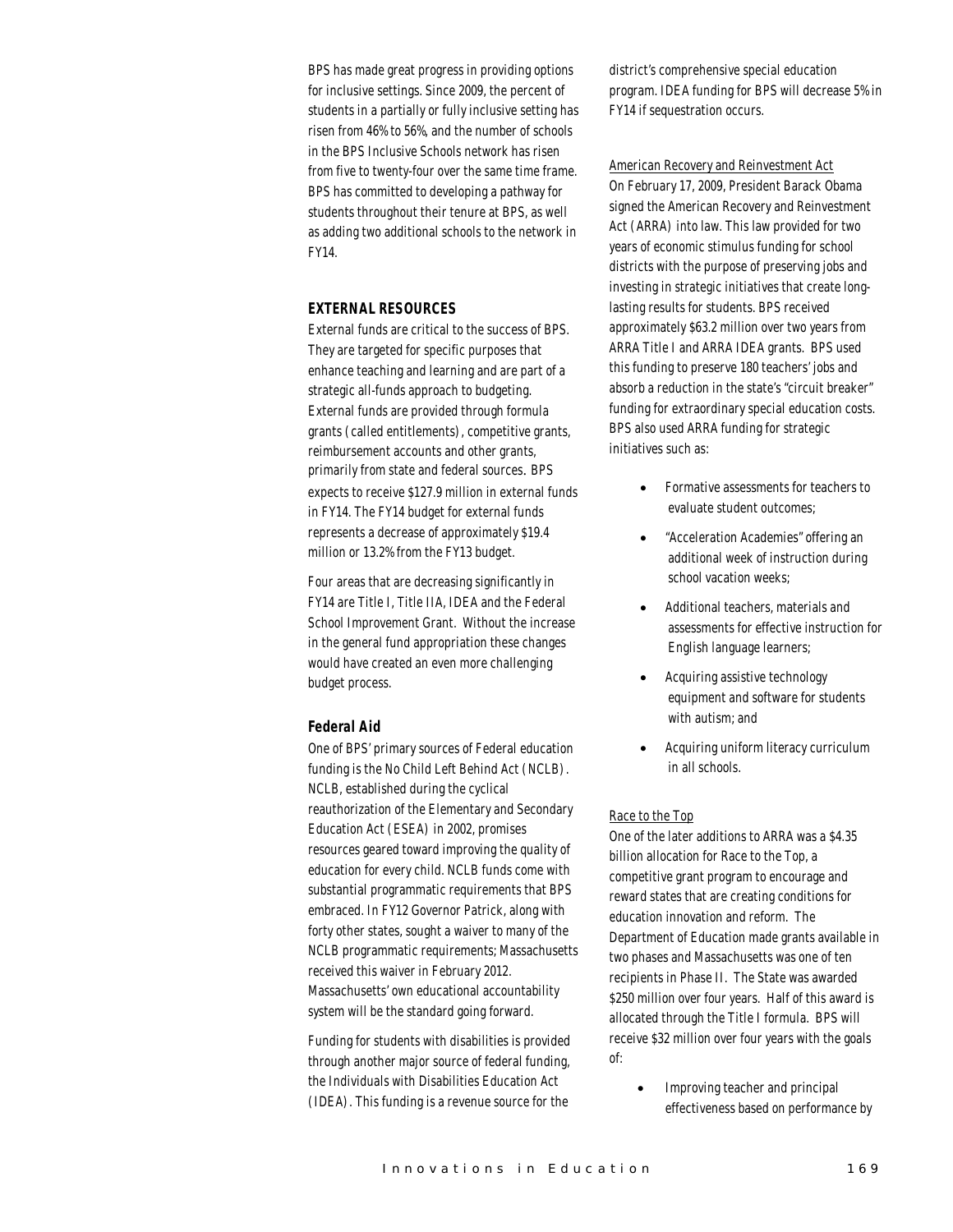implementing the statewide evaluation framework.

- Ensuring effective teachers and leaders in every school and classroom by aligning curriculum to the Common Core State Standards and strengthening climate, conditions and school culture.
- Increasing college and career readiness by increasing the number of students completing MassCore – a high school program intended to help high school graduates arrive at college or the workplace well prepared.
- Improving the academic performance of the lowest achieving schools.

FY14 will be the fourth and final year of this grant. Funds for the next school year will allow BPS to continue core curriculum development, invest in online professional development and support partnerships in some Turnaround schools.

## School Improvement Grants

Another component of ARRA that is not recurring is the Department of Education's School Improvement Grant program. These grants were awarded to improve student achievement in Title I schools identified for improvement, corrective action, or restructuring. Massachusetts was awarded \$59 million, of which \$25.7 million was awarded to 12 BPS schools over three years. This funding allowed BPS' lowest performing schools, also known as turnaround schools, to extend the instructional day by at least 30 minutes, hold an additional 100 professional development hours for teachers, and provide other school based support, such as after school tutors and literacy coaches. Mayor Menino remains committed to supporting these schools and provided a Quality Improvement Grant to support these efforts in the absence of Federal support.

# Title I

Title I is a core area of funding for BPS. It is an entitlement grant designed to support the efforts to counter the impact of poverty on learning. This is the third consecutive year of ten percent reductions to this federal grant. BPS anticipates a \$3.6 million decline for FY14, which brings the total three-year decline to \$11 million. Title I provides direct funding to schools with higher levels of poverty. In addition, Title I supports much of the Family and Student Engagement work, as well as some out-of-school and in-school learning opportunities for students. BPS' FY14 budget relies on the increased city appropriation to help absorb these decreases.

## *State Aid*

The primary source of state aid to schools is Chapter 70 education aid. (Note: This funding is not included in the BPS external resources total as it is normally distributed as direct general fund revenue to the City.) The state began distributing dedicated education aid after the enactment of the state's comprehensive school reform law, the Education Reform Act of 1993. The City received \$204 million in FY11, and \$205 million in FY12. In FY13 the City received \$208 million and projects \$209 million in FY14.

The school funding system in Massachusetts includes a mandated local level of contribution to education spending or a "local contribution" which is increased annually based on local resource changes measured by the "municipal revenue growth factor." The City has consistently met these requirements, and contributed beyond the level of funding required. State aid is then added to the local contribution to support a minimum level of total education spending called a "foundation budget."

Additionally, the state provides important aid to mitigate the financial costs of educating students with disabilities with Circuit Breaker reimbursements. The state shares the cost of educating students with disabilities once the cost to educate those students exceeds a threshold amount. Circuit Breaker aid was enacted in 2000 and implemented in 2004. Circuit Breaker funding was at \$12.9 million in FY13. BPS is projecting a reduction to approximately \$12 million for FY14.

 (Please see the Revenue Estimates Section for more detail on school aid.)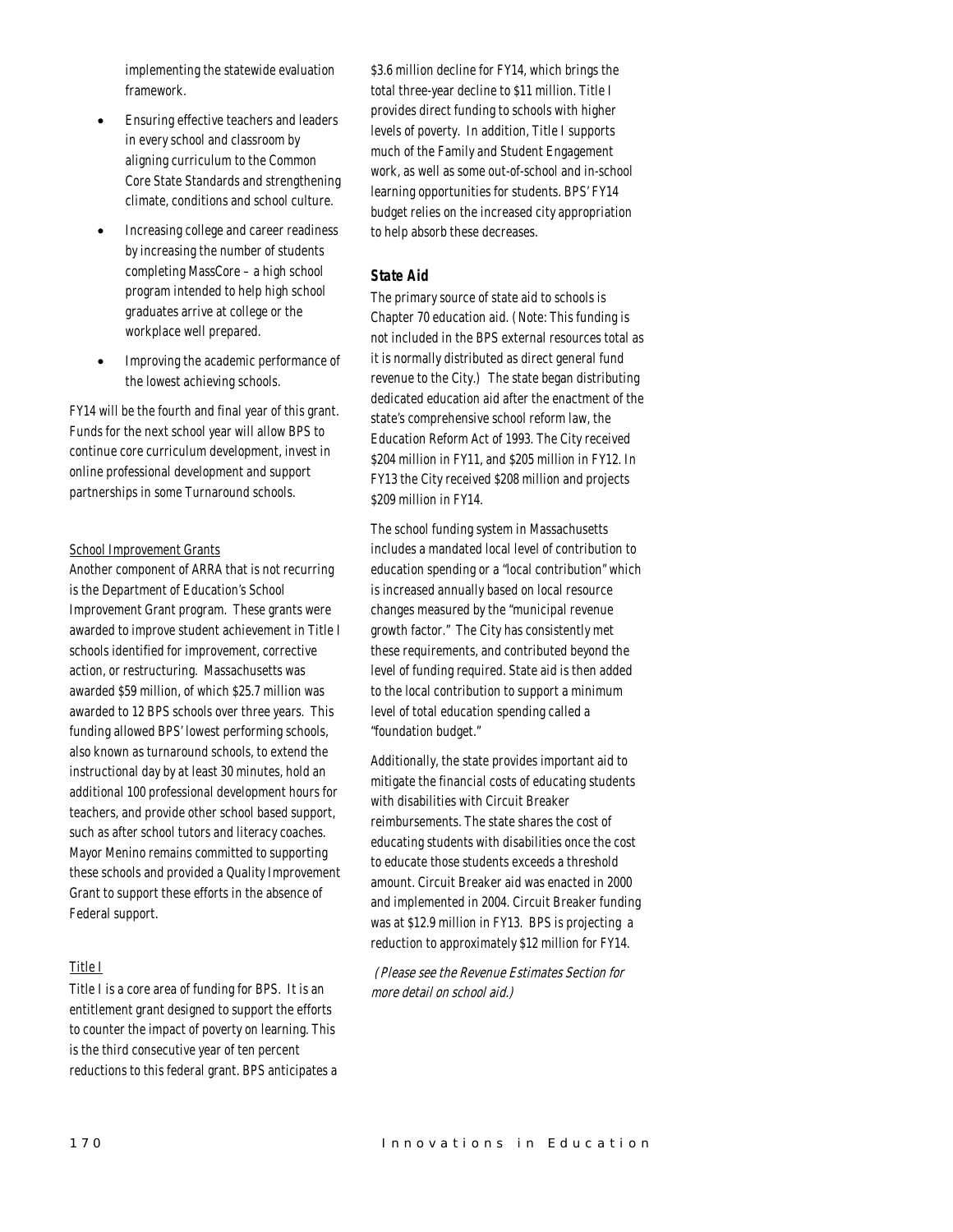# *PERFORMANCE INDICATORS AND STANDARDS*

#### *Overview*

BPS has been evaluating its progress using measurable outcomes for a number of years. Through a collaborative process that involved the Superintendent and School Committee, BPS has developed and refined performance indicators and standards to promote continuous improvement in teaching and learning in every classroom and every school. In the Acceleration Agenda, BPS outlined three key goals, and set academic performance measures and targets to measure progress towards these goals. In addition, federal and state funding guidelines also require BPS to track student progress. Changes in federal and state law over the past several years have changed the district's role with respect to accountability. (Performance Indicator & Standards data can be found in the Education chapter in Volume 2 of the City of Boston FY13 Budget.)

#### *Federal and State Standards*

Under the No Child Left Behind Act (NCLB), federal regulations define the specific criteria for which schools will be held accountable, and on which sanctions and/or rewards are based. NCLB requires that states set standards for achievement and implement testing for students to see whether those standards are being attained, not only by the population as a whole, but also by student subgroups. Subgroups include students with disabilities, students with limited English proficiency and students from all major ethnic and racial groups. Adequate Yearly Progress (AYP) is the amount of improvement toward student proficiency that a school or district must demonstrate each year, on average, to close performance gaps and have all students performing at proficient or advanced levels in English language arts and mathematics by 2014. AYP is determined separately for English language arts and mathematics. These standards were in effect until February 2012 when a waiver was granted to Massachusetts. BPS will follow the Massachusetts state standards going forward.

At the state level, a provision in the Massachusetts Education Reform Act of 1993 stipulated that all students from the class of 2003 forward must pass the Massachusetts Comprehensive Assessment System (MCAS) in order to receive a high school

diploma. The MCAS is a statewide standardized test that measures student performance and serves to seek educational accountability from their respective school systems. MCAS data present the percentages of students at each school that fall into each of the four MCAS Performance Levels. Level 1 denotes "failing," Level 2 denotes "needs improvement," Level 3 denotes "proficient," and Level 4 denotes "advanced."

In the analyses of MCAS scores, percentages are based on the total number of students required to take the test. This includes regular education students, students with disabilities tested with standard accommodations, and limited English proficient (LEP) students. BPS expects that the percentage of students in Level 1 will continuously decrease and the percentages of students in Levels 3 and 4 will increase.

## *Acceleration Agenda Performance*

The Acceleration Agenda lays out three key goals for BPS:

- To ensure all students achieve MCAS proficiency;
- To close access and achievement gaps; and
- To graduate all students from high school prepared for college and career success.

BPS has developed performance measures with targets against which they will measure progress towards their academic goals. BPS seeks to have all students learn to read by the end of Grade 1 and read to learn in Grade 3. To that end, BPS is paying careful attention to its measure of first graders meeting the DIBELS benchmark. DIBELS (Dynamic Indicators of Basic Early Literacy Skills) is a formative early literacy assessment. BPS is also monitoring the percentage of thirdgrade students passing the ELA MCAS, and the gap between the highest and lowest student subgroups in the ELA MCAS.

BPS has set a goal of having more eighth grade students prepared to take Algebra I. In FY12, 34% of non-exam students were enrolled in Algebra I, up from 25% in FY11. Goals for FY13 and FY14 are 35% and 40%, respectively.

BPS is also focused on ensuring that English Language Learners (ELLs) acquire language mastery and fluency. In order to monitor this, BPS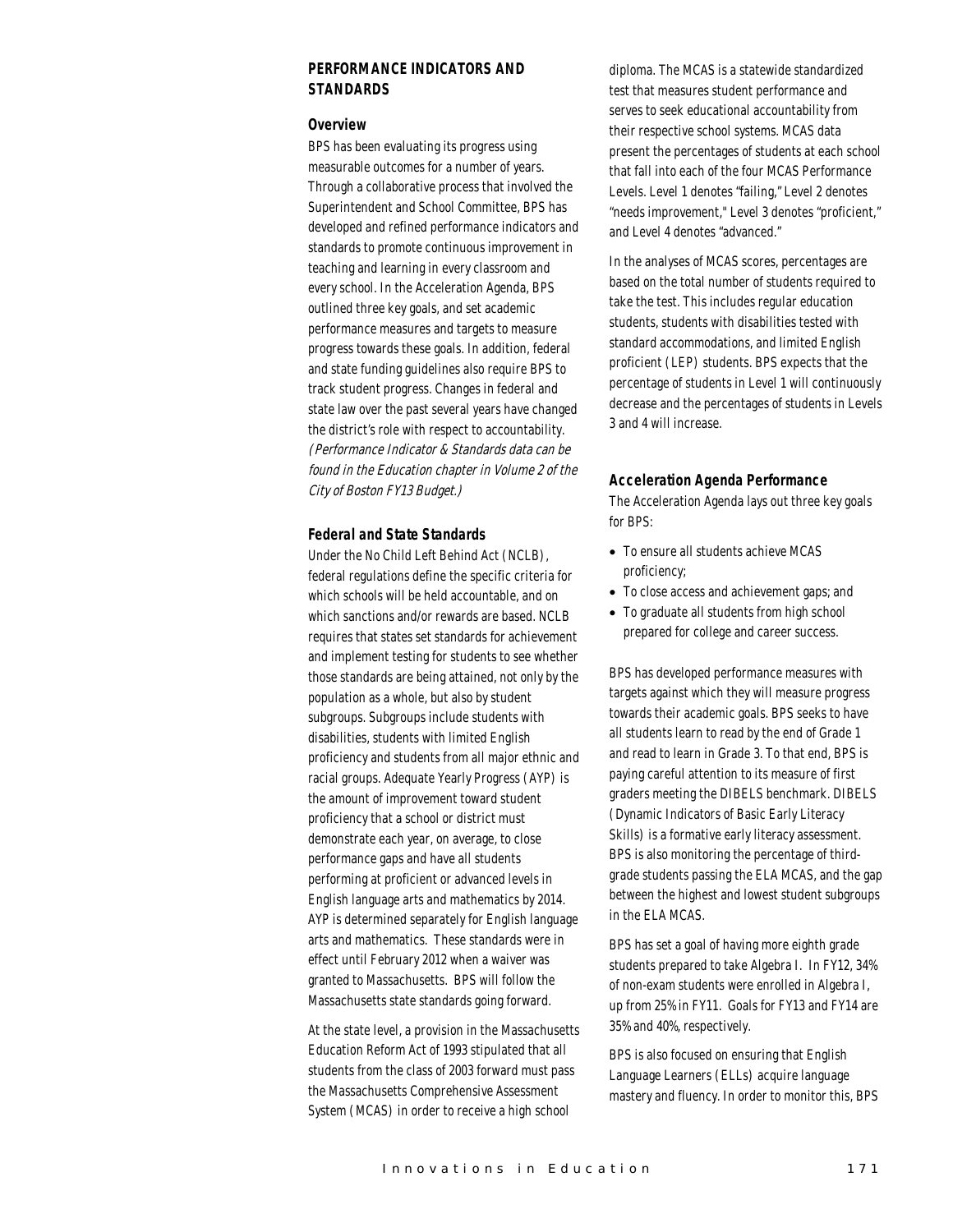is looking at the percentage of ELLs who move two or more Massachusetts English Proficiency Assessment (MEPA) steps within the same grade span or one or more steps between grade spans, across all levels.

BPS is monitoring the steady increase in graduation rates, SAT scores and the percentage of students enrolled in Advanced Placement courses as it focuses on graduating all high school students college-ready and success bound. BPS also monitors the dropout rate, a significant indicator of a school's effectiveness. According to state guidelines established in FY92, students in grades 6-12 are counted as dropouts if they leave school during the year from July 1 to June 30 for any reason other than transfer, graduation, death or expulsion with an option to return. BPS is seeing encouraging progress and expects the dropout rate to continue its decline.

# *Educator Evaluation*

Massachusetts was granted a waiver in 2012 to supplement elements of the No Child Left Behind Act with a unique framework. Under the Massachusetts Model System for Educator Evaluations, teachers, school leaders, as well as the Superintendent, will complete a five-step annual evaluation cycle to inspire critical reflection upon their practice. The state wide model focuses on data based evaluations. Selfassessment will lead to goal development and action steps to achieve improvement. This model supports mutual accountability and participatory evaluation of performance.

# *FORMAL BUDGET PROCEDURES*

## *Governance*

The seven-member Boston School Committee is appointed by the Mayor to staggered appointment terms and serves as the policy-making body of the BPS. The School Committee appoints a Superintendent who serves as the Chief Executive Officer of BPS. The Superintendent, who is responsible for the management and supervision of the public schools, reports directly to the School Committee and also serves as a member of the Mayor's cabinet. At each school, site councils, consisting of the building administrator, parents, teachers, representatives from collaborating

institutions and a student (at the high school level), assist principals and headmasters in decision-making processes.

# *The Operating Budget Process*

The operating budget serves as the financial plan for carrying out the educational mission of the school system. The operating budget is developed in accordance with the goals and objectives approved by the School Committee and with extensive input from principals, headmasters, school site councils, the Superintendent's leadership team, and the larger school community.

The public school operating budget is developed under the following statutory schedule:

- The Superintendent is required to submit to the School Committee a proposed budget for the next fiscal year by the first Wednesday in February.
- The School Committee is required to submit to the Mayor estimates of the next fiscal year's operating budget by the fourth Wednesday in February.
- The School Committee is required to take "definite action" on the proposed budget by the fourth Wednesday in March. The School Committee may adopt, reject, reduce, or increase any item in the Superintendent's recommended operating budget. If the School Committee fails to take action on the Superintendent's recommended operating budget by the fourth Wednesday in March, the budget recommended by the Superintendent is automatically and officially approved.
- After School Committee approval of the next fiscal year's annual budget, the Superintendent submits the budget to the Mayor who may approve or reduce the total recommended budget, but who may not allocate among expenditures.
- The Mayor must submit the school's operating budget to the City Council for appropriation on or before the second Wednesday in April.